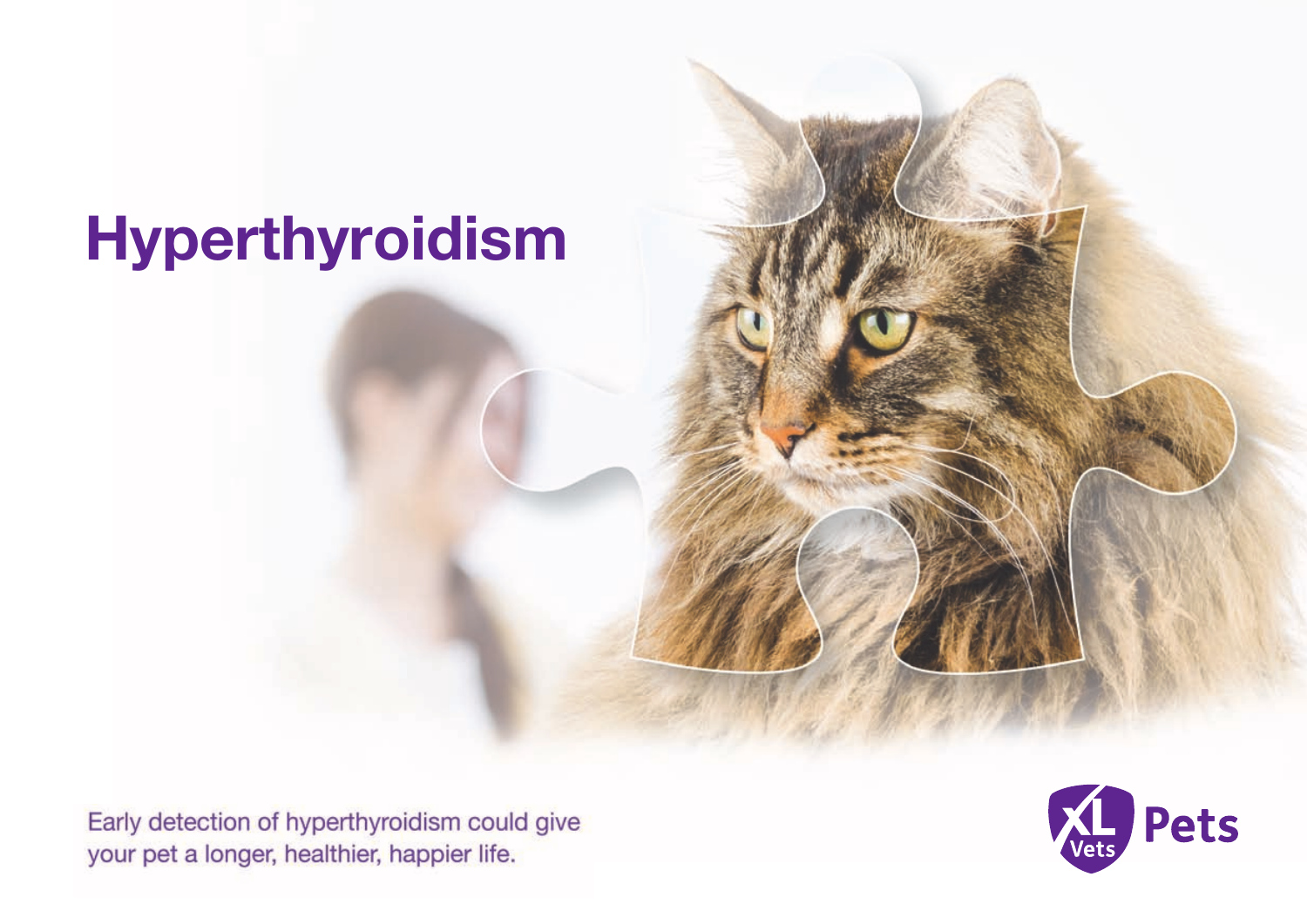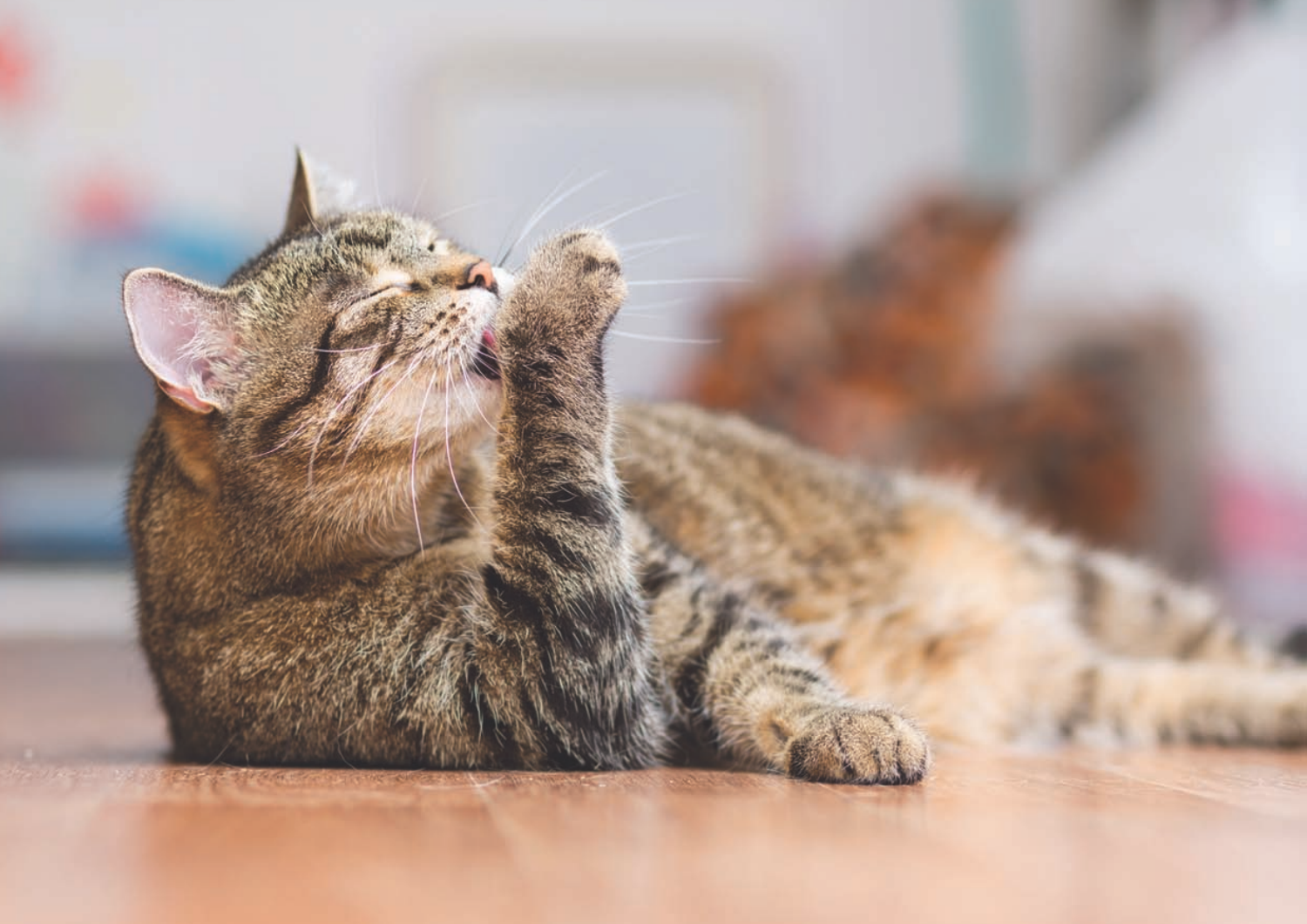# What is **hyperthyroidism?**

**Hyperthyroidism** is a condition commonly seen in middle aged and older cats. The prevalence of hyperthyroidism is estimated to be over 6% in cats older than nine years of age. It can affect all breeds and both sexes equally.

02

It is caused by an excessive production of thyroid hormones from the thyroid gland in the neck (although it can occasionally come from thyroid tissue found elsewhere in the body). The thyroid hormones regulate the metabolism, so an overproduction of these hormone increases metabolic rate and can have effects on all the body's major organ systems.

The thyroid enlargement is normally due to a benign tumour (a tumour that is unlikely to spread), so many cats with hyperthyroidism can have a good quality of life for years, following diagnosis and treatment.

Speak to your vet if you have any concerns.

Uncover the signs of hyperthyroidism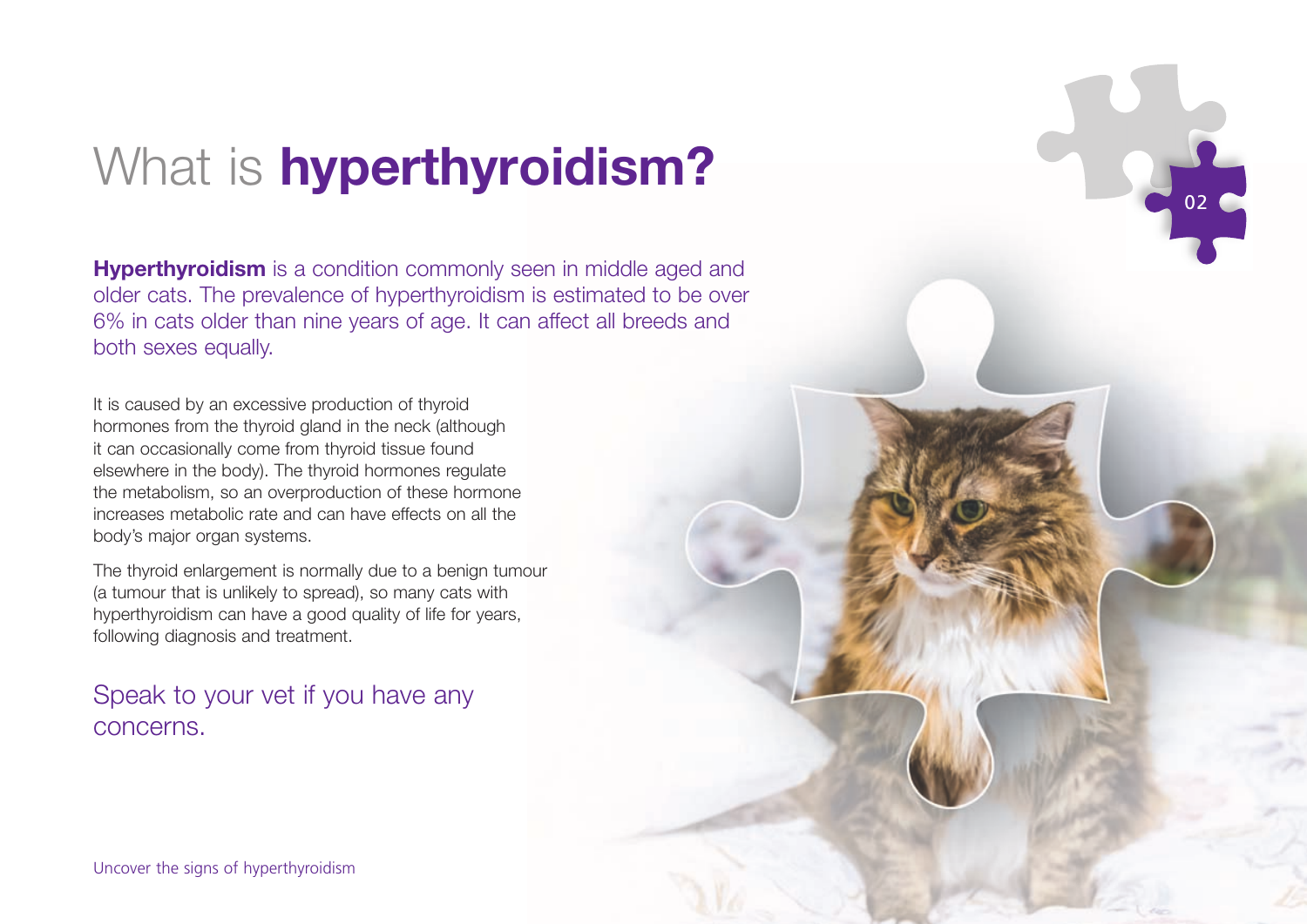# How to spot the **signs** and **symptoms**

## Signs of hyperthyroidism vary, as every cat has an individual response to the change in hormones.



 $0<sup>3</sup>$ 

- Typically cats will show weight loss despite being continuously hungry.
- Vomiting and diarrhoea may occur.
- Many cats will appear overactive or irritable. Hyperactivity can make a cat seem younger than their years would suggest, which can give a false impression that the cat is well.
- Affected cats may drink and urinate more.
- Some cats develop an unkempt and scurfy coat.
- It may become noticeable that your cat has a rapid heartbeat, and the vet may detect a heart murmur.
- The vet may also detect an increase in blood pressure.

Occasionally affected cats will appear weak, lack energy and have a poor appetite, but this is not a typical form of the condition.

Uncover the signs of hyperthyroidism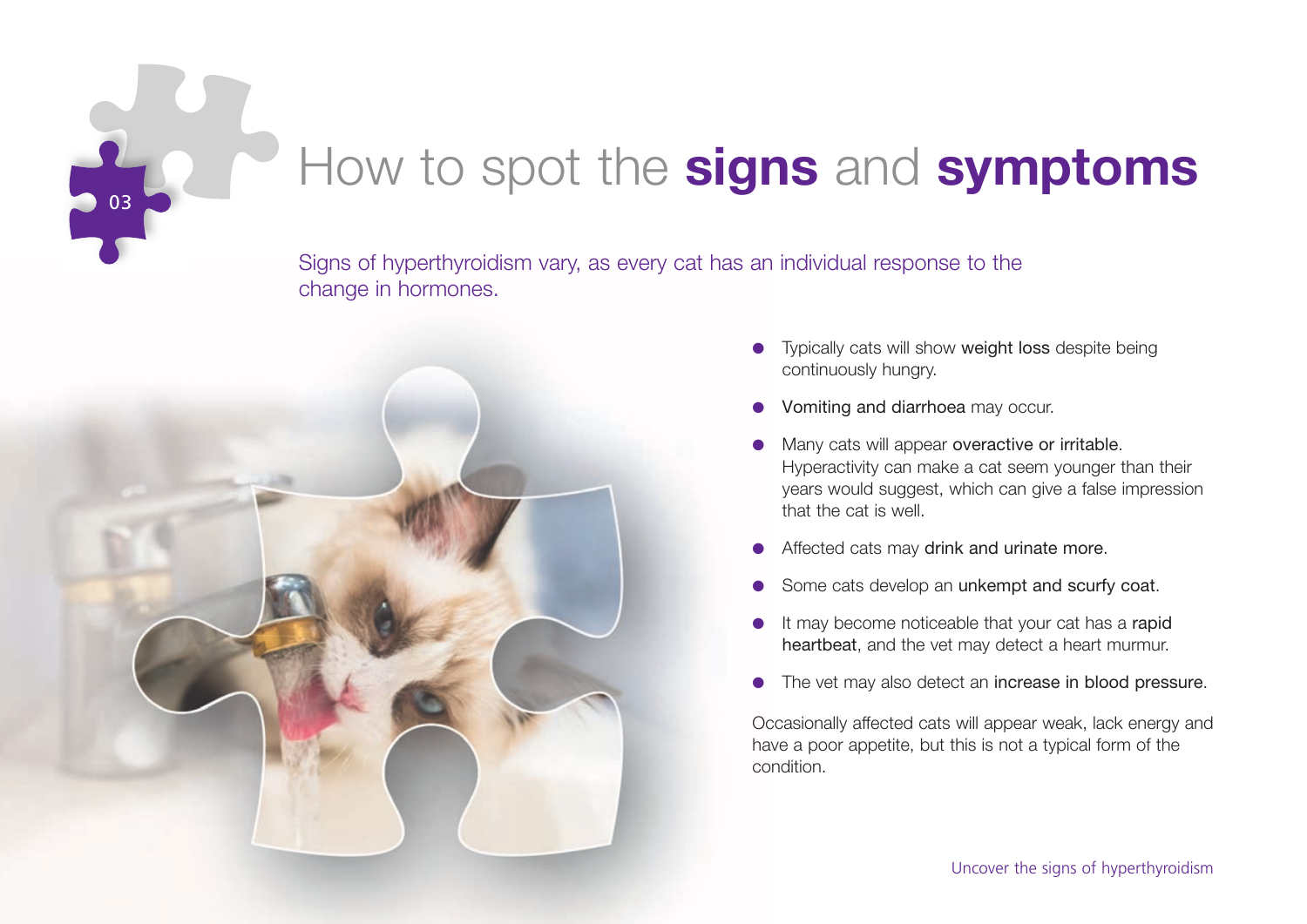

# How is hyperthyroidism **diagnosed?**

Your vet will take a thorough history and perform a full clinical examination. If hyperthyroidism is suspected, a number of tests will be required to confirm the diagnosis and rule out other possible conditions.

### **Blood tests**

These will look at levels of thyroid hormones, but also assess the health of the internal organs, such as the kidneys. Thyroid hormone levels can vary over time so it may be necessary to repeat or run additional blood tests to confirm the diagnosis.

### **Urine sample**

This will assess the function of the kidneys and rule out other problems such as diabetes.

# **Blood pressure measurement**

Many hyperthyroid cats have high blood pressure.

# **Electrocardiogram (ECG)**

An ECG may be carried out to provide an electrical trace of heart activity.

## **Ultrasound and X-ray**

The heart may appear enlarged, as some hyperthyroid cats can develop a thickening of the heart muscle called hypertrophic cardiomyopathy (HCM). Approximately 50% of hyperthyroid cats may have a heart murmur present when they are first diagnosed but not all of them will have HCM.

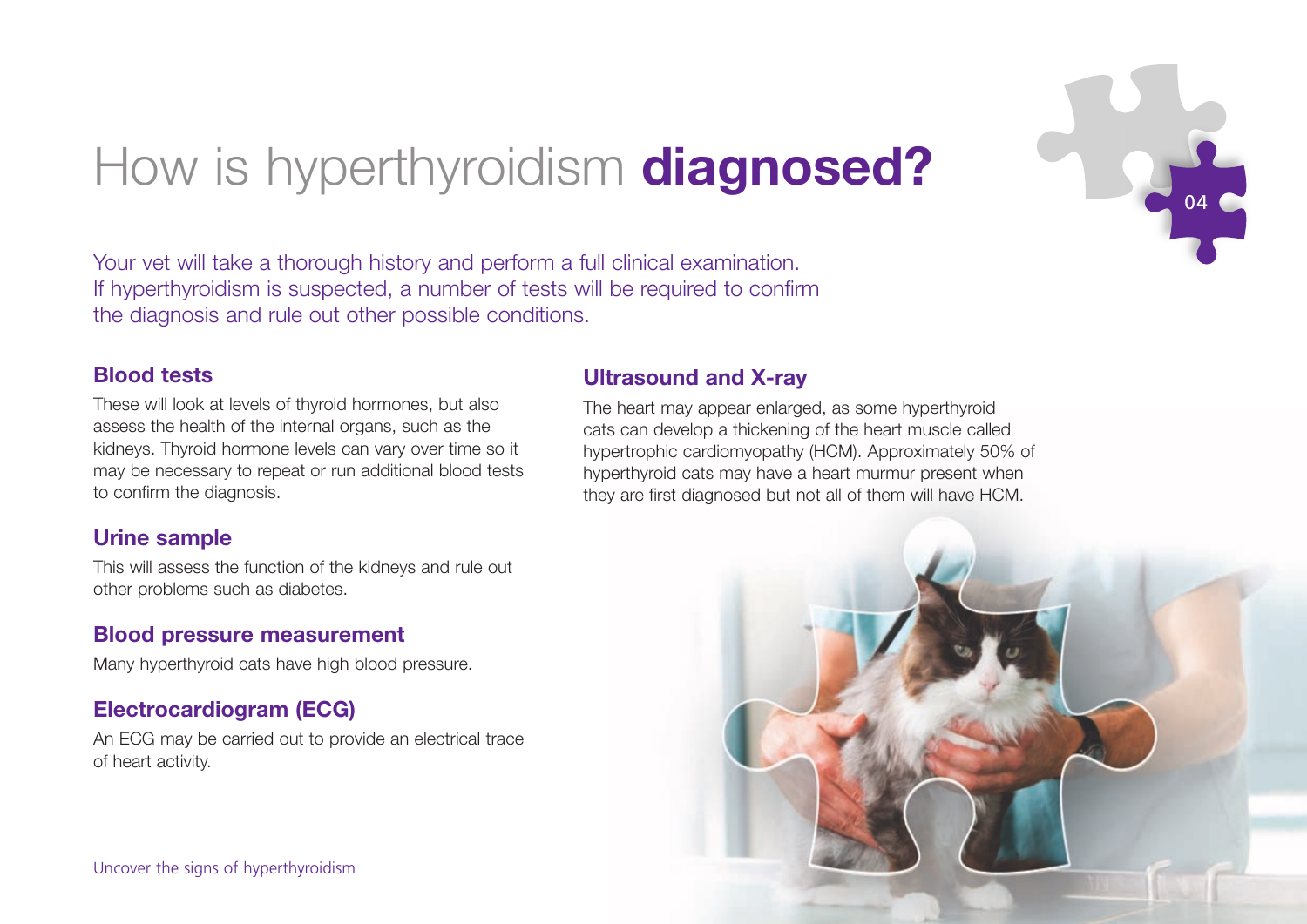

# How is hyperthyroidism **treated?**

### **Medication**

Hyperthyroidism is readily treatable and there are currently four main treatment options. A patient will normally be stabilised on medication or diet first before the other options are considered.

Anti-thyroid drugs can be given daily, in either liquid or tablet form, to reduce the production and release of thyroid hormone from the thyroid gland. These are either used to stabilise the condition for the rest of the cat's life or, in the short term, to control the signs and reduce the risk of complications before surgical or radioactive treatment (see below). If you choose to treat your cat with daily medication for life, your vet will ask you to come in for regular check-ups and blood tests to monitor the response to treatment, adjust the dose if needed and identify any other problems. This is likely to be three weeks after starting the medication or any dose change.

#### Will this cure the condition?

No. Daily medication is required.

#### Possible side effects

Side effects are uncommon but possible, including white blood cell suppression, itchy skin and liver changes. These should be discussed with your vet.

#### **Disadvantages**

Daily or twice daily tableting, or daily oral (liquid) solution, plus regular check-ups and blood tests are needed.

# **Surgical thyroidectomy**

An operation can be performed to remove the enlarged thyroid gland, and this treatment usually leads to a permanent cure. Sometimes a second surgery to remove the other gland is needed later in life.

#### Will this cure the condition?

Yes (in the majority of cases, but it may not be effective if there is additional thyroid tissue elsewhere in the body).

#### Possible side effects

Calcium control can become a problem, which may require medication.

#### **Disadvantages**

There are some risks involved with general anaesthetic and surgery, which your vet will discuss with you.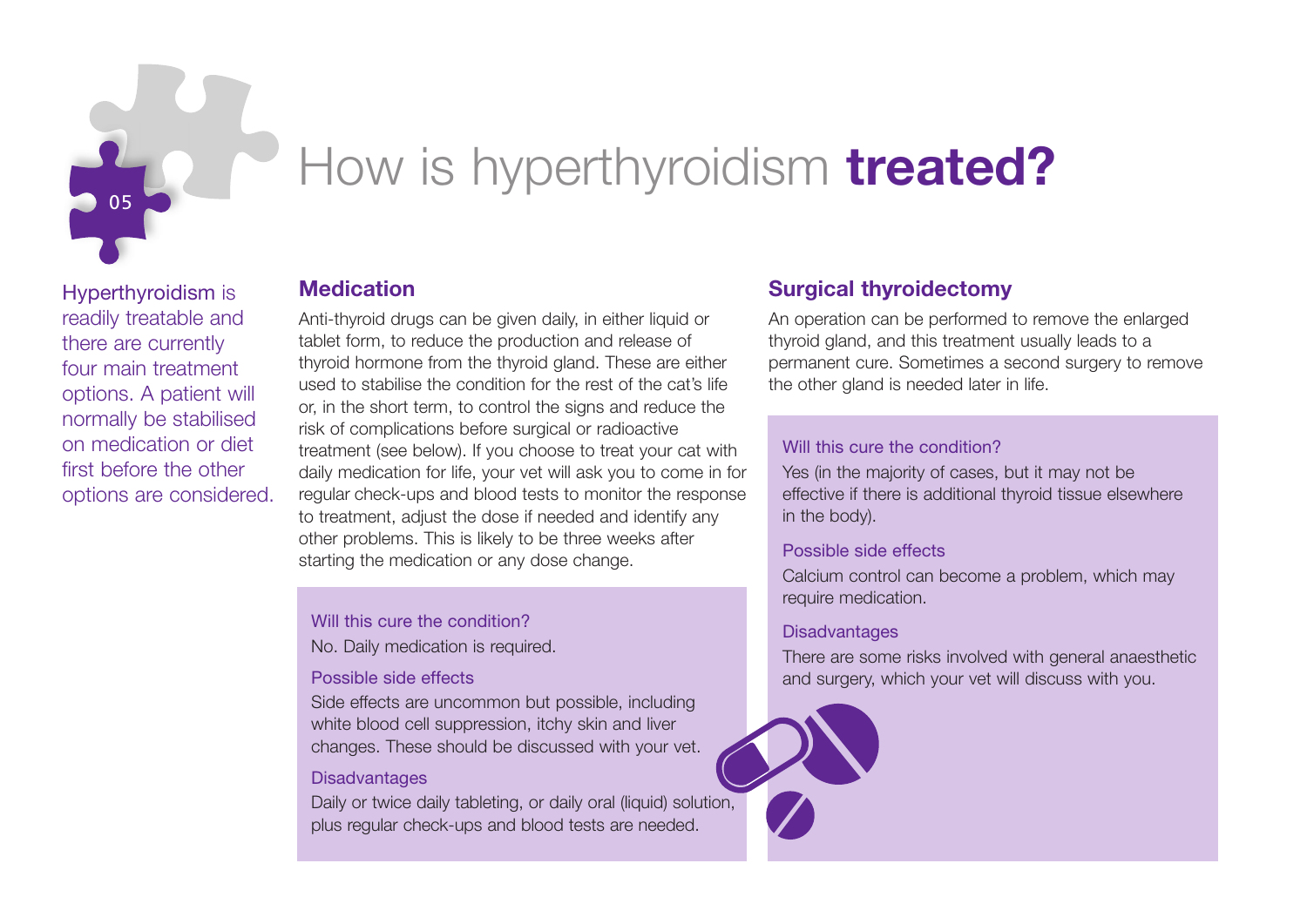

This has the advantage of a high cure rate (95-99% of cases), without the need for anaesthetic, and can treat cats with thyroid tissue which is not situated in the normal position of the neck. Carried out by a referral veterinary hospital, a single injection is required and works by selectively destroying the excess thyroid tissue and therefore reducing hormone levels. However, a treated cat will remain radioactive for a period of time following the injection and must therefore stay in hospital for one to two weeks following treatment.

Life expectancy has been shown to be better with this treatment than medication.

Will this cure the condition? Yes.

Possible side effects Minimal.

#### **Disadvantages**

The initial cost is greater than alternative treatments, with a stay in hospital and, very occasionally, a second injection may be needed.

#### **Iodine restricted prescription diet**

A special diet that has been developed to limit your cat's iodine intake, which may be suitable in some cases. It is also formulated to support the heart and kidneys. No other food, titbits or treats can be fed as this will negate the beneficial effect of the diet, so it is most suitable for indoor cats.

Will this cure the condition? No. It will be a lifelong diet.

Possible side effects Minimal.

**Disadvantages** Indoor cats only and not ideal for fussy eaters.

For cats **under 12 years** of age the recommendation would usually be surgery or radio-active iodine.

For cats **over 15 years** of age, diet or medication is usually recommended.

For most cats diagnosed with hyperthyroidism disease the condition can be managed to allow them a good quality of life for several years, and is potentially curable.

Please discuss any concerns you have with your vet so that a treatment plan can be arranged to suit both you and your pet.